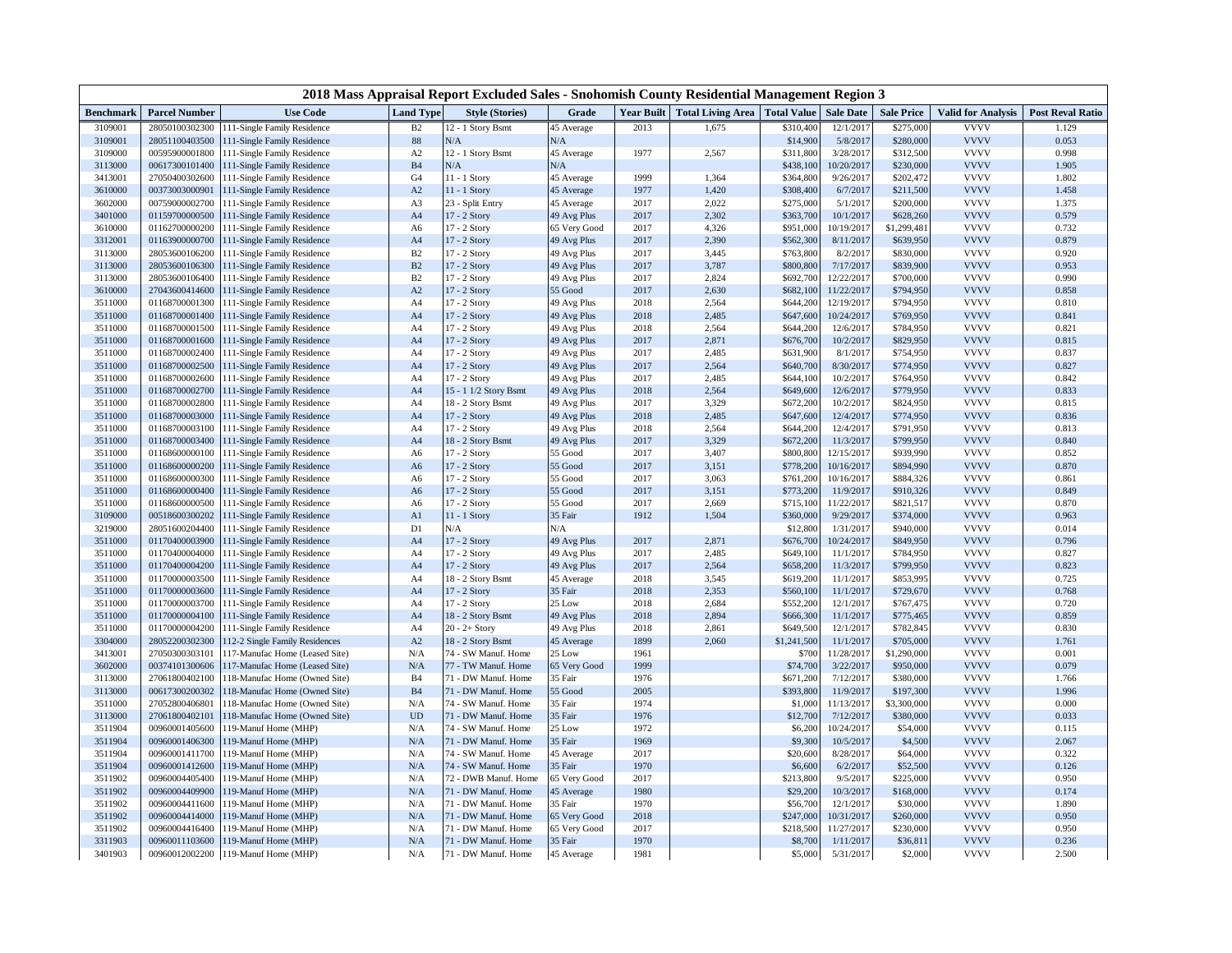| 2018 Mass Appraisal Report Excluded Sales - Snohomish County Residential Management Region 3 |                                  |                                                              |                                  |                              |                          |                   |                                                    |                        |                        |                        |                            |                         |
|----------------------------------------------------------------------------------------------|----------------------------------|--------------------------------------------------------------|----------------------------------|------------------------------|--------------------------|-------------------|----------------------------------------------------|------------------------|------------------------|------------------------|----------------------------|-------------------------|
| <b>Benchmark</b>                                                                             | <b>Parcel Number</b>             | <b>Use Code</b>                                              | Land Type                        | <b>Style (Stories)</b>       | Grade                    | <b>Year Built</b> | <b>Total Living Area   Total Value   Sale Date</b> |                        |                        | <b>Sale Price</b>      | <b>Valid for Analysis</b>  | <b>Post Reval Ratio</b> |
| 3401903                                                                                      | 00960012003100                   | 119-Manuf Home (MHP)                                         | N/A                              | 71 - DW Manuf. Home          | 45 Average               | 1980              |                                                    | \$39,500               | 1/3/2017               | \$10,000               | <b>VVVV</b>                | 3.950                   |
| 3311000                                                                                      | 01166600000100                   | 141-SFR Condominium Detached                                 | C <sub>2</sub>                   | 17 - 2 Story                 | 45 Average               | 2017              | 2,113                                              | \$460,300              | 7/13/2017              | \$474,950              | <b>VVVV</b>                | 0.969                   |
| 3311000                                                                                      | 01166600000300                   | 141-SFR Condominium Detached                                 | C <sub>2</sub>                   | 17 - 2 Story                 | 45 Average               | 2017              | 2,113                                              | \$458,300              | 7/24/2017              | \$474,950              | <b>VVVV</b>                | 0.965                   |
| 3311000                                                                                      | 01166600000400                   | 141-SFR Condominium Detached                                 | C <sub>2</sub>                   | 17 - 2 Story                 | 45 Average               | 2017              | 2,113                                              | \$458,300              | 8/2/2017               | \$474,950              | <b>VVVV</b>                | 0.965                   |
| 3311000                                                                                      | 01166600000500                   | 141-SFR Condominium Detached                                 | C2                               | 17 - 2 Story                 | 45 Average               | 2017              | 1,989                                              | \$442,300              | 7/19/2017              | \$457,450              | <b>VVVV</b>                | 0.967                   |
| 3311000                                                                                      | 01166600000600                   | 141-SFR Condominium Detached                                 | C <sub>2</sub>                   | 17 - 2 Story                 | 45 Average               | 2017              | 2,113                                              | \$458,300              | 7/11/2017              | \$474,950              | <b>VVVV</b>                | 0.965                   |
| 3311000                                                                                      | 01166600000700                   | 141-SFR Condominium Detached                                 | C <sub>2</sub>                   | 17 - 2 Story                 | 45 Average               | 2017              | 2,113                                              | \$458,300              | 8/3/201                | \$467,450              | <b>VVVV</b>                | 0.980                   |
| 3311000                                                                                      | 01166600000800                   | 141-SFR Condominium Detached                                 | C2                               | 17 - 2 Story                 | 45 Average               | 2017              | 1,838                                              | \$425,000              | 6/21/201               | \$439,950              | <b>VVVV</b>                | 0.966                   |
| 3311000                                                                                      | 01166600000900                   | 141-SFR Condominium Detached                                 | C <sub>2</sub>                   | 17 - 2 Story                 | 45 Average               | 2017              | 1,989                                              | \$448,300              | 6/27/2017              | \$462,350              | <b>VVVV</b>                | 0.970                   |
| 3311000                                                                                      | 01166600001000                   | 141-SFR Condominium Detached                                 | C <sub>2</sub>                   | 17 - 2 Story                 | 45 Average               | 2017              | 2,113                                              | \$460,300              | 6/14/2017              | \$474,950              | <b>VVVV</b>                | 0.969                   |
| 3401000                                                                                      | 01167100001700                   | 141-SFR Condominium Detached                                 | C <sub>2</sub>                   | 17 - 2 Story                 | 49 Avg Plus              | 2018              | 2,353                                              | \$613,600              | 12/1/2017              | \$691,995              | <b>VVVV</b>                | 0.887                   |
| 3401000                                                                                      | 01167100001800                   | 141-SFR Condominium Detached                                 | C2                               | 17 - 2 Story                 | 49 Avg Plus              | 2018              | 2,684                                              | \$690,400              | 12/1/2017              | \$728,495              | <b>VVVV</b>                | 0.948                   |
| 3401000                                                                                      | 01167100001900                   | 141-SFR Condominium Detached                                 | C <sub>2</sub>                   | 17 - 2 Story                 | 49 Avg Plus              | 2018              | 2,680                                              | \$657,600              | 12/12/2017             | \$724,995              | <b>VVVV</b>                | 0.907                   |
| 3401000                                                                                      | 01167100002000                   | 141-SFR Condominium Detached                                 | C <sub>2</sub>                   | 17 - 2 Story                 | 49 Avg Plus              | 2018              | 2,302                                              | \$612,30               | 12/1/2017              | \$681,000              | <b>VVVV</b>                | 0.899                   |
| 3401000                                                                                      | 01167100002100                   | 141-SFR Condominium Detached                                 | C2                               | 17 - 2 Story                 | 49 Avg Plus              | 2018              | 2,353                                              | \$628,600              | 12/1/2017              | \$657,280              | <b>VVVV</b>                | 0.956                   |
| 3304000                                                                                      | 01164800000900                   | 141-SFR Condominium Detached                                 | C <sub>4</sub>                   | 17 - 2 Story                 | 45 Average               | 2017              | 1,707                                              | \$426,000              | 8/11/2017              | \$449,995              | <b>VVVV</b>                | 0.947                   |
| 3304000                                                                                      | 01164800001000                   | 141-SFR Condominium Detached                                 | C <sub>4</sub>                   | 17 - 2 Story                 | 45 Average               | 2017              | 1,707                                              | \$426,000              | 7/24/2017              | \$450,450              | <b>VVVV</b>                | 0.946                   |
| 3304000                                                                                      | 01164800001100                   | 141-SFR Condominium Detached                                 | C <sub>4</sub>                   | 17 - 2 Story                 | 45 Average               | 2017              | 1,567                                              | \$415,900              | 7/13/201               | \$411,315              | <b>VVVV</b>                | 1.011                   |
| 3304000                                                                                      | 01164800001200                   | 141-SFR Condominium Detached                                 | C <sub>4</sub>                   | 17 - 2 Story                 | 45 Average               | 2017              | 1,567                                              | \$417,800              | 7/13/2017              | \$409,995              | <b>VVVV</b>                | 1.019                   |
| 3304000                                                                                      | 01164800002900                   | 141-SFR Condominium Detached                                 | C <sub>4</sub>                   | 17 - 2 Story                 | 45 Average               | 2017              | 1,707                                              | \$431,000              | 7/24/2017              | \$475,975              | <b>VVVV</b>                | 0.906                   |
| 3304000                                                                                      | 01164800003000                   | 141-SFR Condominium Detached                                 | C <sub>4</sub>                   | 17 - 2 Story                 | 45 Average               | 2017              | 1,707                                              | \$453,000              | 8/11/2017              | \$483,490              | <b>VVVV</b>                | 0.937                   |
| 3304000                                                                                      | 01164800003100                   | 141-SFR Condominium Detached                                 | C <sub>4</sub>                   | 17 - 2 Story                 | 45 Average               | 2017              | 1,567                                              | \$425,900              | 7/24/2017              | \$431,125              | <b>VVVV</b>                | 0.988                   |
| 3304000                                                                                      | 01164800003200                   | 141-SFR Condominium Detached                                 | C <sub>4</sub>                   | 17 - 2 Story                 | 45 Average               | 2017              | 1,567                                              | \$412,800              | 9/1/201                | \$422,995              | <b>VVVV</b>                | 0.976                   |
| 3304000                                                                                      | 01164800003300                   | 141-SFR Condominium Detached                                 | C2                               | 17 - 2 Story                 | 45 Average               | 2017              | 1,707                                              | \$436,000              | 7/24/2017              | \$446,070              | <b>VVVV</b>                | 0.977                   |
| 3304000                                                                                      | 01164800003400                   | 141-SFR Condominium Detached                                 | C <sub>4</sub>                   | 17 - 2 Story                 | 45 Average               | 2017              | 1,707                                              | \$436,000              | 7/24/2017              | \$439,290              | <b>VVVV</b>                | 0.993                   |
| 3304000                                                                                      | 01164800003500                   | 141-SFR Condominium Detached                                 | C <sub>4</sub>                   | 17 - 2 Story                 | 45 Average               | 2017              | 1,567                                              | \$407,200              | 7/24/2017              | \$430,100              | <b>VVVV</b>                | 0.947                   |
| 3304000                                                                                      | 01164800003600                   | 141-SFR Condominium Detached                                 | C <sub>4</sub>                   | 17 - 2 Story                 | 45 Average               | 2017              | 1,567                                              | \$409,100              | 7/13/2017              | \$428,865              | <b>VVVV</b>                | 0.954                   |
| 3304000                                                                                      | 01164800003700                   | 141-SFR Condominium Detached                                 | C <sub>4</sub>                   | 17 - 2 Story                 | 45 Average               | 2017              | 1,707                                              | \$422,300              | 8/18/2017              | \$439,010              | <b>VVVV</b>                | 0.962                   |
| 3304000                                                                                      | 01164800003800                   | 141-SFR Condominium Detached                                 | C <sub>4</sub>                   | 17 - 2 Story                 | 45 Average               | 2017              | 1,707                                              | \$422,300              | 8/11/2017              | \$437,790              | <b>VVVV</b>                | 0.965                   |
| 3304000                                                                                      | 01164800003900                   | 141-SFR Condominium Detached                                 | C <sub>4</sub>                   | 17 - 2 Story                 | 45 Average               | 2017              | 1,707                                              | \$417,500              | 7/24/2017              | \$429,995              | <b>VVVV</b>                | 0.971                   |
| 3304000                                                                                      | 01164800004000                   | 141-SFR Condominium Detached                                 | C <sub>4</sub>                   | 17 - 2 Story                 | 45 Average               | 2017              | 1,707                                              | \$412,800              | 7/13/2017              | \$436,445              | <b>VVVV</b>                | 0.946                   |
| 3304000                                                                                      | 01164800004100                   | 141-SFR Condominium Detached                                 | C <sub>4</sub>                   | 17 - 2 Story                 | 45 Average               | 2017              | 1,707                                              | \$412,800              | 7/13/2017              | \$426,180              | <b>VVVV</b>                | 0.969                   |
| 3304000                                                                                      | 01164800004200                   | 141-SFR Condominium Detached                                 | C <sub>4</sub>                   | 17 - 2 Story                 | 45 Average               | 2017              | 1,707                                              | \$412,800              | 7/13/2017              | \$425,315              | <b>VVVV</b>                | 0.971                   |
| 3304000                                                                                      | 01164800004300                   | 141-SFR Condominium Detached                                 | C <sub>4</sub>                   | 17 - 2 Story                 | 45 Average               | 2017              | 1,567                                              | \$397,700              | 7/24/2017              | \$399,995              | <b>VVVV</b>                | 0.994                   |
| 3304000                                                                                      | 01164800004400                   | 141-SFR Condominium Detached                                 | C <sub>4</sub>                   | 17 - 2 Story                 | 45 Average               | 2017              | 1,567                                              | \$399,60               | 7/24/2017              | \$400,610              | <b>VVVV</b>                | 0.997                   |
| 3304000                                                                                      | 01164800000100                   | 141-SFR Condominium Detached                                 | C <sub>4</sub>                   | 17 - 2 Story                 | 45 Average               | 2017              | 1,567                                              | \$407,80               | 9/1/201                | \$469,995              | <b>VVVV</b>                | 0.868                   |
| 3304000                                                                                      | 01164800000200                   | 141-SFR Condominium Detached                                 | C <sub>4</sub>                   | 17 - 2 Story                 | 45 Average               | 2017              | 1,567                                              | \$405,900              | 9/1/2017               | \$464,995              | <b>VVVV</b>                | 0.873                   |
| 3304000                                                                                      | 01164800000300                   | 141-SFR Condominium Detached                                 | C <sub>4</sub>                   | 17 - 2 Story                 | 45 Average               | 2017              | 1,707                                              | \$421,000<br>\$421,000 | 9/1/201'<br>8/23/2017  | \$476,670              | <b>VVVV</b><br><b>VVVV</b> | 0.883<br>0.925          |
| 3304000                                                                                      | 01164800000400                   | 141-SFR Condominium Detached                                 | C <sub>4</sub>                   | 17 - 2 Story                 | 45 Average               | 2017              | 1,707                                              |                        |                        | \$454,995              |                            |                         |
| 3304000                                                                                      | 01164800000500                   | 141-SFR Condominium Detached                                 | C <sub>4</sub><br>C <sub>4</sub> | 17 - 2 Story<br>17 - 2 Story | 45 Average               | 2017              | 1,567                                              | \$405,900              | 9/1/201                | \$425,000              | <b>VVVV</b><br><b>VVVV</b> | 0.955                   |
| 3304000<br>3304000                                                                           | 01164800000600<br>01164800000700 | 141-SFR Condominium Detached                                 |                                  |                              | 45 Average               | 2017              | 1,567                                              | \$405,900<br>\$421,000 | 9/13/2017<br>8/11/2017 | \$424,995<br>\$444,995 | <b>VVVV</b>                | 0.955<br>0.946          |
|                                                                                              |                                  | 141-SFR Condominium Detached                                 | C <sub>4</sub>                   | 17 - 2 Story                 | 45 Average               | 2017              | 1,707                                              |                        |                        |                        | <b>VVVV</b>                |                         |
| 3304000<br>3304000                                                                           | 01164800000800<br>01164800001300 | 141-SFR Condominium Detached<br>141-SFR Condominium Detached | C2<br>C <sub>4</sub>             | 17 - 2 Story<br>17 - 2 Story | 45 Average               | 2017<br>2017      | 1,707                                              | \$431,000<br>\$431,000 | 8/11/2017<br>9/13/2017 | \$454,995<br>\$449,995 | <b>VVVV</b>                | 0.947<br>0.958          |
| 3304000                                                                                      | 01164800001400                   | 141-SFR Condominium Detached                                 | C <sub>4</sub>                   | 17 - 2 Story                 | 45 Average               | 2017              | 1,707<br>1,707                                     | \$421,000              | 8/11/2017              | \$452,425              | <b>VVVV</b>                | 0.931                   |
| 3304000                                                                                      | 01164800001500                   |                                                              | C <sub>4</sub>                   |                              | 45 Average               | 2017              | 1,567                                              | \$405,900              | 9/13/201               | \$422,515              | <b>VVVV</b>                | 0.961                   |
| 3304000                                                                                      | 01164800001600                   | 141-SFR Condominium Detached<br>141-SFR Condominium Detached | C <sub>4</sub>                   | 17 - 2 Story                 | 45 Average               | 2017              |                                                    | \$407,800              | 9/13/2017              | \$419,995              | <b>VVVV</b>                | 0.971                   |
|                                                                                              | 01164800001700                   |                                                              |                                  | 17 - 2 Story                 | 45 Average               |                   | 1,567                                              |                        |                        |                        | <b>VVVV</b>                |                         |
| 3304000<br>3304000                                                                           | 01164800001800                   | 141-SFR Condominium Detached<br>141-SFR Condominium Detached | C <sub>4</sub><br>C <sub>4</sub> | 17 - 2 Story<br>17 - 2 Story | 45 Average<br>45 Average | 2017<br>2017      | 1,707<br>1,707                                     | \$421,000<br>\$421,000 | 9/1/2017<br>9/13/2017  | \$439,995<br>\$439,995 | <b>VVVV</b>                | 0.957<br>0.957          |
| 3304000                                                                                      | 01164800001900                   | 141-SFR Condominium Detached                                 | C <sub>4</sub>                   | 17 - 2 Story                 |                          | 2017              | 1,567                                              | \$405,900              | 9/1/201                |                        | <b>VVVV</b>                | 0.966                   |
| 3304000                                                                                      | 01164800002000                   | 141-SFR Condominium Detached                                 | C <sub>4</sub>                   | 17 - 2 Story                 | 45 Average<br>45 Average | 2017              | 1,567                                              | \$407,800              | 9/13/2017              | \$419,995<br>\$422,515 | <b>VVVV</b>                | 0.965                   |
| 3304000                                                                                      | 01164800002100                   | 141-SFR Condominium Detached                                 | C <sub>4</sub>                   | 17 - 2 Story                 | 45 Average               | 2017              | 1,707                                              | \$426,000              | 7/24/2017              | \$454,995              | <b>VVVV</b>                | 0.936                   |
| 3304000                                                                                      | 01164800002200                   | 141-SFR Condominium Detached                                 | C <sub>2</sub>                   | 17 - 2 Story                 |                          | 2017              | 1,707                                              | \$441,000              | 9/1/2017               | \$457,510              | <b>VVVV</b>                | 0.964                   |
| 3304000                                                                                      | 01164800002300                   | 141-SFR Condominium Detached                                 | C <sub>4</sub>                   | 17 - 2 Story                 | 45 Average<br>45 Average | 2017              | 1,707                                              | \$426,000              | 8/11/2017              | \$456,995              | <b>VVVV</b>                | 0.932                   |
| 3304000                                                                                      | 01164800002400                   | 141-SFR Condominium Detached                                 | C <sub>4</sub>                   | 17 - 2 Story                 | 45 Average               | 2017              | 1,707                                              | \$436,000              | 8/11/2017              | \$468,760              | <b>VVVV</b>                | 0.930                   |
| 3304000                                                                                      | 01164800002500                   | 141-SFR Condominium Detached                                 | C <sub>4</sub>                   | 17 - 2 Story                 | 45 Average               | 2017              | 1,707                                              | \$426,000              | 9/1/201                | \$464,995              | <b>VVVV</b>                | 0.916                   |
| 3304000                                                                                      | 01164800002600                   | 141-SFR Condominium Detached                                 | C <sub>4</sub>                   | 17 - 2 Story                 | 45 Average               | 2017              | 1,707                                              | \$426,00               | 8/11/201               | \$467,115              | <b>VVVV</b>                | 0.912                   |
| 3304000                                                                                      | 01164800002700                   | 141-SFR Condominium Detached                                 | C <sub>4</sub>                   | 17 - 2 Story                 | 45 Average               | 2017              | 1,567                                              | \$410,900              | 7/24/2017              | \$436,095              | <b>VVVV</b>                | 0.942                   |
| 3304000                                                                                      | 01164800002800                   | 141-SFR Condominium Detached                                 | C <sub>4</sub>                   | 17 - 2 Story                 | 45 Average               | 2017              | 1,567                                              | \$427,800              | 7/24/2017              | \$443,265              | <b>VVVV</b>                | 0.965                   |
|                                                                                              |                                  |                                                              |                                  |                              |                          |                   |                                                    |                        |                        |                        |                            |                         |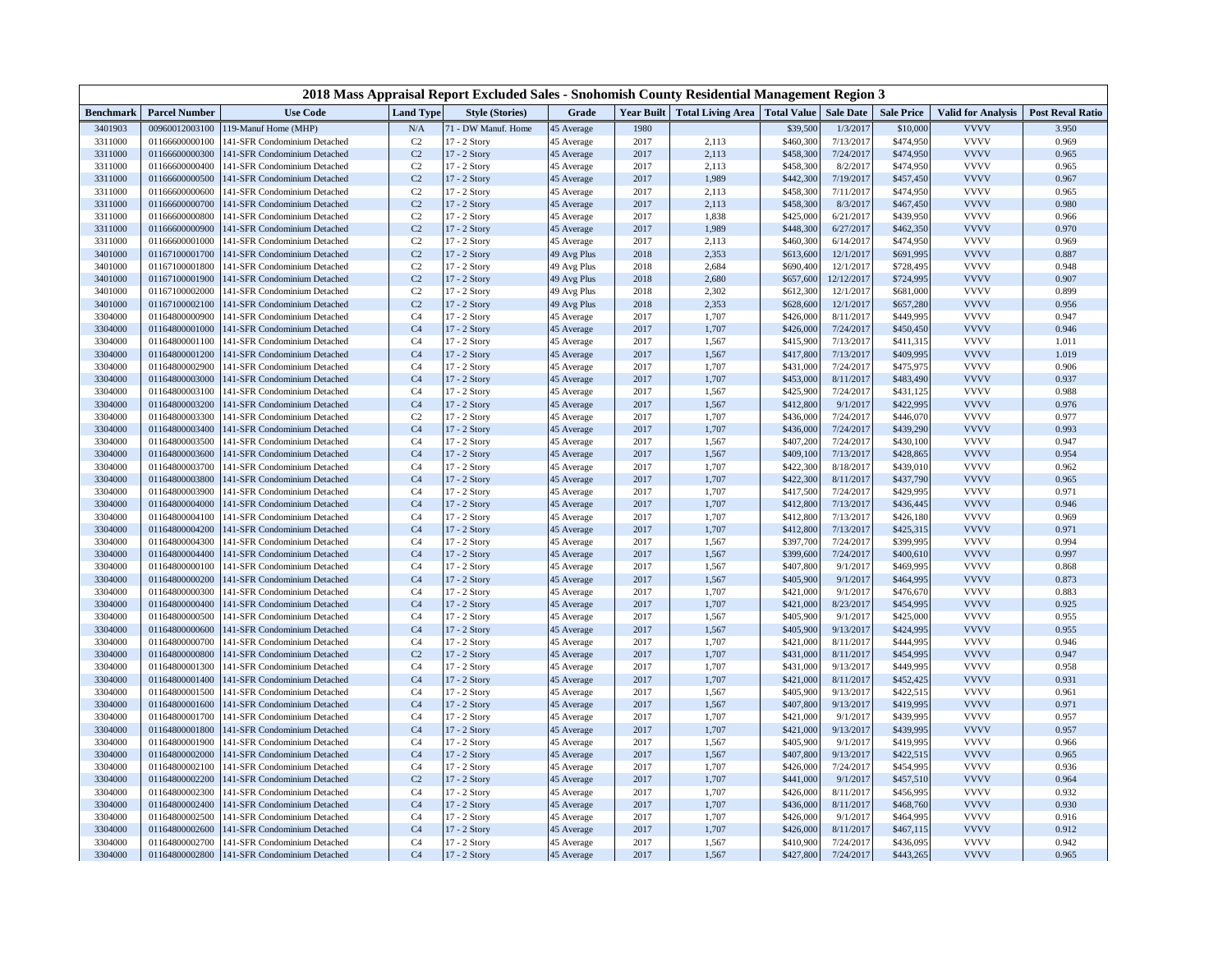| 2018 Mass Appraisal Report Excluded Sales - Snohomish County Residential Management Region 3 |                                  |                                              |                  |                        |            |                   |                                      |                      |                        |                          |                            |                         |
|----------------------------------------------------------------------------------------------|----------------------------------|----------------------------------------------|------------------|------------------------|------------|-------------------|--------------------------------------|----------------------|------------------------|--------------------------|----------------------------|-------------------------|
| <b>Benchmark</b>                                                                             | <b>Parcel Number</b>             | <b>Use Code</b>                              | <b>Land Type</b> | <b>Style (Stories)</b> | Grade      | <b>Year Built</b> | <b>Total Living Area</b> Total Value |                      | <b>Sale Date</b>       | <b>Sale Price</b>        | <b>Valid for Analysis</b>  | <b>Post Reval Ratio</b> |
| 3401000                                                                                      | 01170800000100                   | 141-SFR Condominium Detached                 | C2               | 17 - 2 Story           | 45 Average | 2017              | 2,083                                | \$502,200            | 12/18/2017             | \$529,950                | <b>VVVV</b>                | 0.948                   |
| 3401000                                                                                      | 01170800000200                   | 141-SFR Condominium Detached                 | C2               | 17 - 2 Story           | 45 Average | 2017              | 2,119                                | \$516,300            | 11/4/2017              | \$524,950                | <b>VVVV</b>                | 0.984                   |
| 3401000                                                                                      | 01170800000300                   | 141-SFR Condominium Detached                 | C2               | 17 - 2 Story           | 45 Average | 2017              | 2,119                                | \$541,300            | 12/21/2017             | \$540,000                | <b>VVVV</b>                | 1.002                   |
| 3401000                                                                                      | 01170800000400                   | 141-SFR Condominium Detached                 | C <sub>2</sub>   | 17 - 2 Story           | 45 Average | 2017              | 2,083                                | \$496,400            | 12/21/2017             | \$539,950                | <b>VVVV</b>                | 0.919                   |
| 3401000                                                                                      | 01170800000500                   | 141-SFR Condominium Detached                 | C <sub>2</sub>   | 17 - 2 Story           | 45 Average | 2017              | 2,119                                | \$516,300            | 11/4/2017              | \$549,950                | <b>VVVV</b>                | 0.939                   |
| 3401000                                                                                      | 01170800000600                   | 141-SFR Condominium Detached                 | $\rm C2$         | 17 - 2 Story           | 45 Average | 2017              | 2,119                                | \$516,300            | 10/18/2017             | \$569,950                | <b>VVVV</b>                | 0.906                   |
| 3401000                                                                                      | 01170800000800                   | 141-SFR Condominium Detached                 | C2               | 17 - 2 Story           | 45 Average | 2017              | 2,119                                | \$531,300            | 12/15/2017             | \$549,950                | <b>VVVV</b>                | 0.966                   |
| 3401000                                                                                      | 01170800001100                   | 141-SFR Condominium Detached                 | C <sub>2</sub>   | 17 - 2 Story           | 45 Average | 2017              | 2,083                                | \$501,400            | 11/1/2017              | \$539,950                | <b>VVVV</b>                | 0.929                   |
| 3401000                                                                                      | 01170800001200                   | 141-SFR Condominium Detached                 | C <sub>2</sub>   | 17 - 2 Story           | 45 Average | 2017              | 2,083                                | \$526,400            | 11/27/2017             | \$549,950                | <b>VVVV</b>                | 0.957                   |
| 3401000                                                                                      | 01170800001300                   | 141-SFR Condominium Detached                 | C <sub>2</sub>   | 17 - 2 Story           | 45 Average | 2017              | 2,083                                | \$506,400            | 12/4/2017              | \$534,550                | <b>VVVV</b>                | 0.947                   |
| 3401000                                                                                      | 01170800001400                   | 141-SFR Condominium Detached                 | C2               | 17 - 2 Story           | 45 Average | 2017              | 2,083                                | \$496,400            | 11/22/2017             | \$529,950                | <b>VVVV</b>                | 0.937                   |
| 3401000                                                                                      | 01170800001500                   | 141-SFR Condominium Detached                 | $\rm C2$         | 17 - 2 Story           | 45 Average | 2017              | 2,083                                | \$506,400            | 9/18/2017              | \$559,950                | <b>VVVV</b>                | 0.904                   |
| 3401000                                                                                      | 01170800001600                   | 141-SFR Condominium Detached                 | C2               | 17 - 2 Story           | 45 Average | 2017              | 2,083                                | \$504,900            | 12/1/2017              | \$539,950                | <b>VVVV</b><br><b>VVVV</b> | 0.935                   |
| 3401000                                                                                      | 01170800001700                   | 141-SFR Condominium Detached                 | $\rm C2$         | 17 - 2 Story           | 45 Average | 2017              | 2,083                                | \$496,400            | 12/20/2017             | \$539,950                |                            | 0.919                   |
| 3401000                                                                                      | 01170800001800                   | 141-SFR Condominium Detached                 | C <sub>2</sub>   | 17 - 2 Story           | 45 Average | 2017              | 2,083                                | \$506,400            | 9/18/201'              | \$529,950                | <b>VVVV</b><br><b>VVVV</b> | 0.956                   |
| 3401000                                                                                      | 01170800001900                   | 141-SFR Condominium Detached                 | C2               | 17 - 2 Story           | 45 Average | 2017              | 2,083                                | \$506,400            | 11/16/2017             | \$499,950                |                            | 1.013                   |
| 3401000                                                                                      | 01170800002000                   | 141-SFR Condominium Detached                 | C2               | 17 - 2 Story           | 45 Average | 2017              | 2,083                                | \$506,400            | 10/4/2017              | \$499,950                | <b>VVVV</b>                | 1.013                   |
| 3401000                                                                                      | 01170800002100                   | 141-SFR Condominium Detached                 | C <sub>2</sub>   | 17 - 2 Story           | 45 Average | 2017              | 2,083                                | \$531,400            | 11/4/2017              | \$539,000                | <b>VVVV</b>                | 0.986                   |
| 3401000                                                                                      | 01168200000100                   | 142-SFR Condominium CommonWall               | C <sub>5</sub>   | 17 - 2 Story           | 45 Average | 2017              | 1,607                                | \$456,300            | 6/30/2017              | \$512,900                | <b>VVVV</b><br><b>VVVV</b> | 0.890                   |
| 3511000                                                                                      | 01166000042801                   | 142-SFR Condominium CommonWall               | C <sub>4</sub>   | 17 - 2 Story           | 45 Average | 1989              | 1,194                                | \$344,000            | 5/5/2017               | \$325,000                |                            | 1.058                   |
| 3511000                                                                                      | 01166000042802                   | 142-SFR Condominium CommonWall               | C <sub>4</sub>   | 17 - 2 Story           | 45 Average | 1989              | 1,194                                | \$346,200            | 10/18/2017             | \$350,000                | <b>VVVV</b>                | 0.989                   |
| 3401000                                                                                      | 00373000400114                   | 110-Sr Cit Exemption Residual                | B <sub>5</sub>   | N/A                    | $\rm N/A$  |                   |                                      | \$4,500              | 6/14/2017              | \$550,000                | <b>VVVV</b><br><b>VVVV</b> | 0.008                   |
| 3314000                                                                                      | 00374800002003                   | 110-Sr Cit Exemption Residual                | B <sub>5</sub>   | N/A                    | N/A        |                   |                                      | \$10,600             | 12/19/2017             | \$600,000                |                            | 0.018                   |
| 3515000                                                                                      | 00427100003200                   | 183-Non Residential Structure                | 88               | N/A                    | N/A        |                   |                                      | \$119,200            | 7/18/2017              | \$780,000                | <b>VVVV</b>                | 0.153                   |
| 3511002                                                                                      | 27052200303100                   | 183-Non Residential Structure                | D1               | N/A                    | N/A        |                   |                                      | \$9,300              | 4/19/2017              | \$825,000                | <b>VVVV</b>                | 0.011                   |
| 3602000                                                                                      | 00372000002201                   | 183-Non Residential Structure                | 88               | N/A                    | $\rm N/A$  |                   |                                      | \$57,800             | 1/12/2017              | \$510,000                | <b>VVVV</b><br><b>VVVV</b> | 0.113                   |
| 3401000                                                                                      | 00373002103101                   | 183-Non Residential Structure                | B2               | N/A                    | N/A        |                   |                                      | \$273,700            | 9/1/201                | \$1,410,000              |                            | 0.194                   |
| 3602000                                                                                      | 00577500000900                   | 183-Non Residential Structure                | 88               | N/A                    | N/A        |                   |                                      | \$33,900             | 6/21/201               | \$688,000                | <b>VVVV</b>                | 0.049                   |
| 3514000                                                                                      | 00703000000800                   | 184-Septic System                            | B1               | N/A                    | N/A        |                   |                                      | \$268,100            | 7/22/2011              | \$133,300                | <b>VVVV</b><br><b>VVVV</b> | 2.011                   |
| 3109003                                                                                      | 28061700300600                   | 818-Farms General                            | AG               | N/A                    | N/A        |                   |                                      | \$25,400             | 1/25/2017              | \$278,000                |                            | 0.091                   |
| 3109001                                                                                      | 28050200104200                   | 910-Undeveloped Land                         | 88               | N/A<br>N/A             | N/A        |                   |                                      | \$35,000             | 9/8/2017               | \$549,950                | <b>VVVV</b><br><b>VVVV</b> | 0.064                   |
| 3109001                                                                                      | 28051100401300                   | 910-Undeveloped Land                         | B2               | N/A                    | N/A<br>N/A |                   |                                      | \$49,300             | 6/14/2017              | \$485,000                | <b>VVVV</b>                | 0.102                   |
| 3109001                                                                                      | 28051100402500                   | 910-Undeveloped Land                         | B2               | N/A                    |            |                   |                                      | \$43,800             | 6/14/2017              | \$485,000                | <b>VVVV</b>                | 0.090<br>0.054          |
| 3219000                                                                                      | 28051600200700                   | 910-Undeveloped Land                         | D1               |                        | N/A        |                   |                                      | \$8,900              | 5/16/2017              | \$165,000                | <b>VVVV</b>                |                         |
| 3515861                                                                                      | 00433100000400                   | 910-Undeveloped Land                         | 88               | N/A<br>N/A             | N/A        |                   |                                      | \$24,500             | 8/14/2017              | \$750,000                | <b>VVVV</b>                | 0.033                   |
| 3109000                                                                                      | 00442600001506                   | 910-Undeveloped Land                         | 88               |                        | $\rm N/A$  |                   |                                      | \$18,500             | 1/3/2017               | \$315,000                | <b>VVVV</b>                | 0.059                   |
| 3113000                                                                                      | 00619300504000                   | 910-Undeveloped Land                         | 88               | N/A<br>N/A             | N/A<br>N/A |                   |                                      | \$5,000              | 7/13/2017<br>6/30/2017 | \$413,000                | <b>VVVV</b>                | 0.012<br>0.051          |
| 3610000<br>3311000                                                                           | 27053100302600<br>28052900400800 | 910-Undeveloped Land                         | A2<br>UD         | N/A                    | N/A        |                   |                                      | \$409,200<br>\$3,800 | 6/15/201               | \$8,000,000              | <b>VVVV</b>                | 0.002                   |
| 3311000                                                                                      | 28053000104000                   | 910-Undeveloped Land<br>010-Undeveloped Land | <b>UD</b>        | N/A                    | N/A        |                   |                                      | \$500                | 4/11/201'              | \$2,190,000<br>\$465,000 | <b>VVVV</b>                | 0.001                   |
| 3401000                                                                                      | 00373000301805                   | 910-Undeveloped Land                         | 88               | N/A                    | N/A        |                   |                                      | \$8,000              | 10/11/2017             | \$400,000                | <b>VVVV</b>                | 0.020                   |
| 3401000                                                                                      | 00373002100103                   | 910-Undeveloped Land                         | B2               | N/A                    | N/A        |                   |                                      | \$225,000            | 9/1/201                | \$1,410,000              | <b>VVVV</b>                | 0.160                   |
| 3602000                                                                                      | 00373101500110                   | 910-Undeveloped Land                         | UD               | N/A                    | N/A        |                   |                                      | \$100                | 10/27/2017             | \$669,950                | <b>VVVV</b>                | 0.000                   |
| 3401000                                                                                      | 00373701001601                   | 910-Undeveloped Land                         | A2               | 11 - 1 Story           | 35 Fair    | 1960              | 1,025                                | \$899,600            | 3/16/2017              | \$856,800                | <b>VVVV</b>                | 1.050                   |
| 3511861                                                                                      | 00414400104702                   | 910-Undeveloped Land                         | 88               | N/A                    | N/A        |                   |                                      | \$2,100              | 8/21/2017              | \$925,000                | <b>VVVV</b>                | 0.002                   |
| 3610000                                                                                      | 00424500004900                   | 910-Undeveloped Land                         | 88               | N/A                    | N/A        |                   |                                      | \$8,000              | 7/6/2017               | \$525,000                | <b>VVVV</b>                | 0.015                   |
| 3401831                                                                                      | 00509200100900                   | 910-Undeveloped Land                         | L <sub>2</sub>   | N/A                    | N/A        |                   |                                      | \$184,300            | 12/1/2017              | \$85,000                 | <b>VVVV</b>                | 2.168                   |
| 3401000                                                                                      | 00509500000600                   | 910-Undeveloped Land                         | A <sub>9</sub>   | 12 - 1 Story Bsmt      | 45 Average | 1965              | 2,484                                | \$1,683,600          | 2/17/2017              | \$795,000                | <b>VVVV</b>                | 2.118                   |
| 3401000                                                                                      | 00509500005901                   | 910-Undeveloped Land                         | 88               | N/A                    | N/A        |                   |                                      | \$21,300             | 8/2/2017               | \$499,950                | <b>VVVV</b>                | 0.043                   |
| 3311000                                                                                      | 00562800000300                   | 010-Undeveloped Land                         | A2               | $11 - 1$ Story         | 25 Low     | 1950              | 744                                  | \$247,400            | 10/16/2017             | \$200,000                | <b>VVVV</b>                | 1.237                   |
| 3602000                                                                                      | 00569900010202                   | 910-Undeveloped Land                         | 88               | N/A                    | N/A        |                   |                                      | \$2,000              | 9/8/2017               | \$605,000                | <b>VVVV</b>                | 0.003                   |
| 3311001                                                                                      | 00574100009100                   | 910-Undeveloped Land                         | 88               | N/A                    | N/A        |                   |                                      | \$2,000              | 6/16/2017              | \$150,000                | <b>VVVV</b>                | 0.013                   |
| 3311842                                                                                      | 00574900000302                   | 910-Undeveloped Land                         | 88               | N/A                    | N/A        |                   |                                      | \$2,300              | 6/26/201               | \$440,000                | <b>VVVV</b>                | 0.005                   |
| 3109001                                                                                      | 28050200105700                   | 910-Undeveloped Land                         | <b>UD</b>        | N/A                    | N/A        |                   |                                      | \$1,000              | 4/12/2017              | \$471,000                | <b>VVVV</b>                | 0.002                   |
| 3413000                                                                                      | 00685700004501                   | 910-Undeveloped Land                         | D2               | N/A                    | N/A        |                   |                                      | \$5,000              | 6/29/2011              | \$1,179,000              | <b>VVVV</b>                | 0.004                   |
| 3514000                                                                                      | 01143500099000                   | 910-Undeveloped Land                         | B <sub>4</sub>   | N/A                    | N/A        |                   |                                      | \$319,600            | 6/7/2017               | \$1,800,000              | <b>VVVV</b>                | 0.178                   |
| 3413000                                                                                      | 27051800108300                   | 910-Undeveloped Land                         | <b>UD</b>        | N/A                    | N/A        |                   |                                      | \$0                  | 8/23/2017              | \$495,000                | <b>VVVV</b>                | 0.000                   |
| 3515001                                                                                      | 01161500000900                   | 910-Undeveloped Land                         | B <sub>6</sub>   | 14 - 1 1/2 Story       | 55 Good    | 2016              | 3,423                                | \$815,200            | 12/14/2017             | \$874,570                | <b>VVVV</b>                | 0.932                   |
| 3511000                                                                                      | 01163500001900                   | 910-Undeveloped Land                         | A6               | 17 - 2 Story           | 55 Good    | 2018              | 3,063                                | \$852,300            | 11/13/2017             | \$864,950                | <b>VVVV</b>                | 0.985                   |